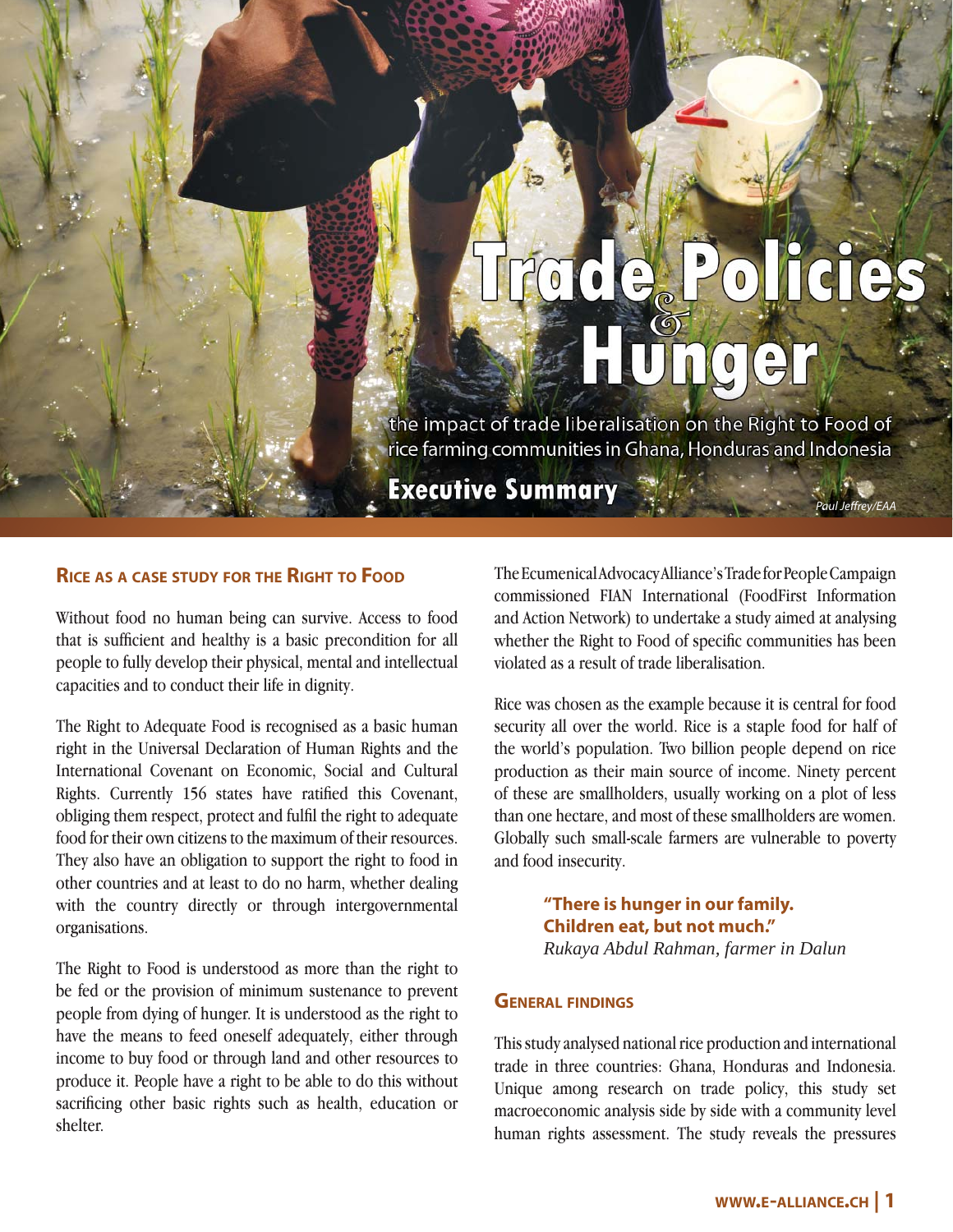put on national governments by international organisations such as the International Monetary Fund (IMF) and the World Bank to open markets and remove supports, as well as the effect of trade agreements in contributing to poverty and hunger of already vulnerable small farmers.

In Ghana, local rice farmers in Dalun, in the Northern Region have seen the demand for their

rice drop 75 percent since 2000 as rice from the US, Vietnam and Thailand inundated the local market during a slump in the world market price for rice. The US rice in particular has been highly subsidized and dumped on the Ghanaian market at less than the cost of production. These imports also have had the advantage of an international infrastructure for distribution and advertising. As a result, more farmers report cutting back on meals, rising debts, increasing health problems and inability to meet the educational needs of their children, particularly before the harvest when resources are scarcest. Due to demands by the International Monetary Fund, Ghana removed support services for farmers in the 1980s and liberalised rice imports in 1992. In 2003, when the Ghanaian government attempted to raise tariffs on rice, the IMF again applied significant pressure until the government reversed its decision.

In Honduras, local rice production collapsed in the early 1990s when the government removed tariffs and producer support because of the Structural Adjustment Programme imposed

by the IMF and World Bank leading to a flood of imported rice, mainly from the US. Two natural disasters – Hurricane Mitch and Tropical Storm Michelle – gave another serious blow to rice farmers trying to recover. This was



community of Guayamán, previously 23 were involved in rice production. Now only five continue to produce rice, and even they need to augment their livelihood with other jobs in the region. A successful reduction in subsistence farming that had been achieved in the 1980s due to agrarian reform has largely been reversed, and control and ownership

of land is once again becoming concentrated in the hands of a few. While rice production stabilized after a national Rice Agreement in 1999, the implementation of the Central American Free Trade Agreement (CAFTA) means that tariffs will steadily fall to zero, jeopardizing still further the farmers who struggle to feed their families, much less climb out of the debts that have accumulated.

Since independence in 1949, Indonesia has sought to become self-sufficient in rice and to achieve low rice prices for consumers and high incomes for producers. Up until 1996 the government controlled the domestic market to ensure price stability and subsidized production. Import liberalisation began in 1995 with WTO rules, which was further expanded in 1997 following the Asian economic crash and the Structural Adjustment Programmes imposed by the IMF. Imports increased and both producer and consumer prices for rice became very volatile. The impact on the communities of the "rice barn" of Indonesia in West Java has been severe, as rising production and living costs and decreasing incomes

### **"In a way they have food in the sense of direct eating. But what sacrifices are they making in order to eat?"**

*Ibrahim Akalbila, Ghana Trade and Livelihood Coalition*

due not so much to the storms' devastation but to the huge amounts of rice dumped on the Honduran market as food aid from the US. This eliminated demand for local rice at a fair production price. In the 30 families that make up the

have increased poverty, malnutrition, and debts while limiting access to housing, health and education. Since 2001, the government has tried to reassert control over the market but so far the measures have not significantly helped to raise producers' incomes

or lower consumer prices. In the meantime, the World Bank continues to pressure the government to lift a seasonal import ban, which would further threaten the precarious situation of small farmers in the country.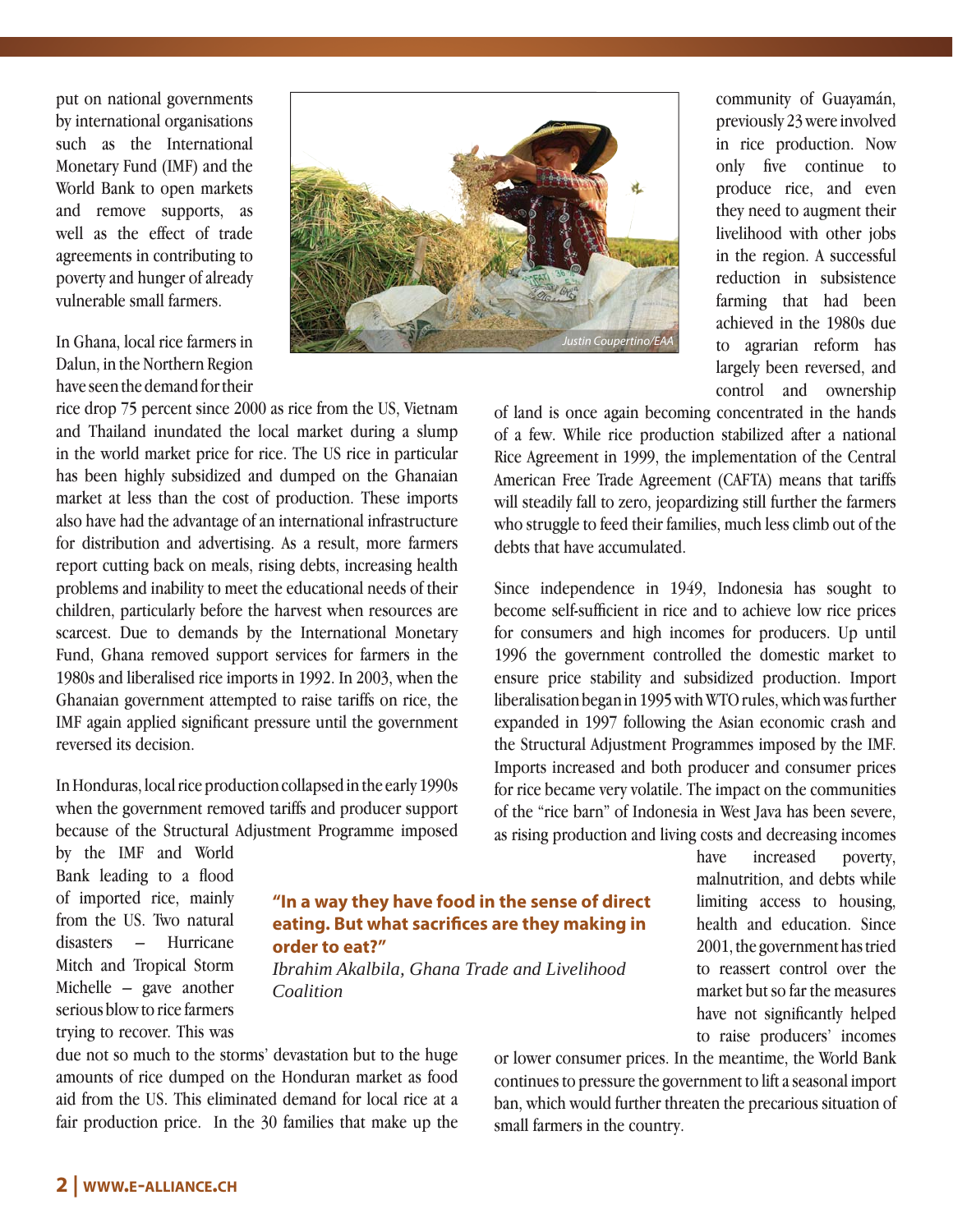In all three countries, the influx of cheap imports has not even necessarily equated to lower costs for consumers because of the high concentration of the rice business. Thus both producers and consumers in the national economy can lose in the drive to liberalise markets to international trade.

**"Donations… of milled rice came from abroad, and the municipalities were full of milled rice. They started giving this rice to everybody. So the market was saturated and rice producers didn't know what to do with their rice."**

*Eduardo Benítez, farmer in Guayamán*

This study concludes that the Right to Adequate Food of these rice producing communities has been violated in the past by the specific actions of the national governments of Ghana, Honduras and Indonesia; the demands of international organisations such as the IMF and World

**CONCLUSIONS** 

Rice farmers whose market access is destroyed lose their main source of income and will probably no longer be able to feed themselves and their families adequately at all times. Many of them will have great difficulties to find alternative sources of income, not only in the short term but also in the long run.

Bank; and the involvement of the member states of these international organisations, including the practices of certain countries which have contributed to import surges and inappropriate use of food aid.

These conclusions have specific implications.

The strong evidence that trade liberalisation has directly led to the violation of the Right to Food of small scale rice producers casts further serious questions on the value of a trade approach